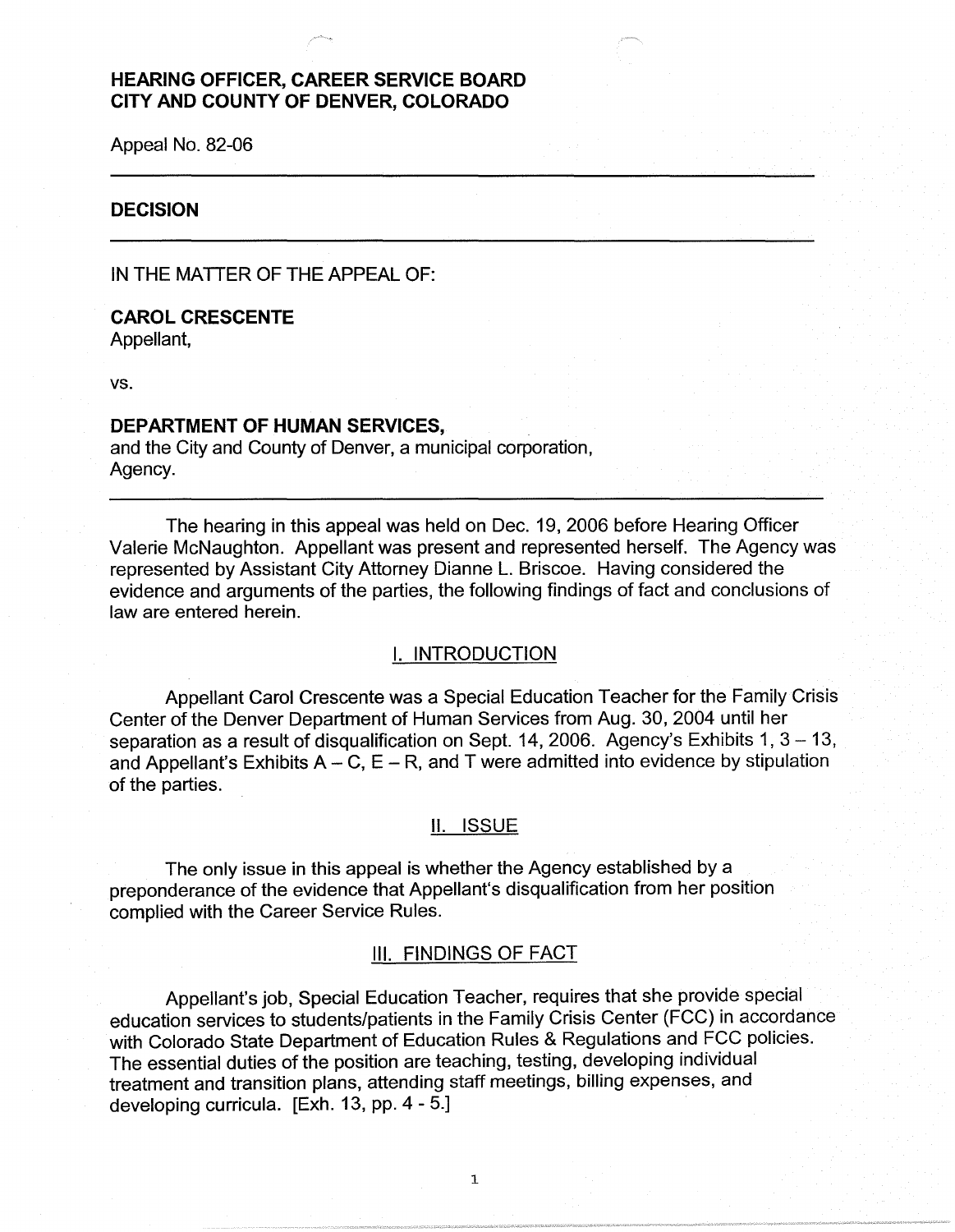On Jan. 11, 2006, Appellant's endocrinologist informed the Agency that he was treating Appellant for Grave's Disease, also known as hyperthyroidism, the symptoms for which include fatigue, difficulty sleeping, irregular heart palpitations, irritability, and weight loss. The doctor advised that Appellant's adjusted medication had returned her thyroid levels to normal, but that her symptoms may vary for the next year. [Exh. C.] On Jan. 23, 2006, the Agency conditionally granted Appellant leave starting on Jan.  $12<sup>th</sup>$ under the federal Family and Medical Leave Act (FMLA), 29 USC§ 2612. [Exh. E.] On Feb. 3rd , Appellant's physician, Dr. Ann Smith-Rudnick, submitted a certification that Appellant was receiving treatment for hyperthyroidism, and that as a result she would be unable to work for two months. [Exh. 4.] On the basis of that certification, Appellant was given final approval to take FMLA leave from Jan. 17 to March 16, 2006. The approval required Appellant to present a fitness-for-duty certificate from her health care provider on her first day back. [Exh. F.]

On March 14<sup>th</sup>, Dr. Smith-Rudnick approved Appellant to return to work three days a week, with a medical re-evaluation in four to six weeks. Appellant was granted intermittent FMLA leave to commence March  $17<sup>th</sup>$  and endi May 12, 2006. [Exh. 5.] On April 13<sup>th</sup>, Appellant's doctor approved her to continue working three days a week, with re-evaluation in three to four weeks. [Exh. G.]

In late April, Appellant asked her supervisor, Social Caseworker Manager Ron Mitchell, if she could start her work day earlier so she would have more effective planning time in the morning before classes. That request was denied. Appellant then asked if the traffic in and out of the room she used for planning could be controlled. Mr. Mitchell suggested a "do not disturb" sign, but Appellant informed him that she had tried that and it was ineffective.

Later, Appellant spoke with FMLA Coordinator Paul Sienkiewicz about the availability of other resources to allow her to do her job better. Mr. Sienkiewicz referred her to ADA Coordinator Rita Murphey. Appellant informed Ms. Murphey of her medical conditions and her desire to learn of any available resources to help her do her job. Ms. Murphey explained that the city had an interactive process to determine whether an employee is disabled, and, if so, whether reasonable accommodation may be available.

The evidence from Appellant, Mr. Mitchell, Ms. Arter and Ms. Murphey establishes that Appellant did not specifically request reasonable accommodation or use of the interactive process. Mr. Mitchell interpreted Appellant's question about uninterrupted planning time as a request for reasonable accommodation. Mr. Mitchell believed that Appellant was unable to perform the full time job, since she been released to work on only a part-time basis by her doctor. He therefore asked Senior Agency Personnel Analyst Deb Arter to initiate the interactive process.. Appellant was placed on FMLA leave for nine days until the interactive process meeting, which occurred on May 10, 2006. Thereafter, Appellant was placed on unpaid interactive process leave until that process ended on Aug. 28, 2006. [Exhs. 7, 8, 12.] It is undisputed that Appellant did not request either an extension of her FMLA leave or interactive process leave. In fact, Appellant asked Ms. Arter, Mr. Mitchell and Ms. Murphey during her interactive process leave if she could return to work. Ms. Murphey testified that in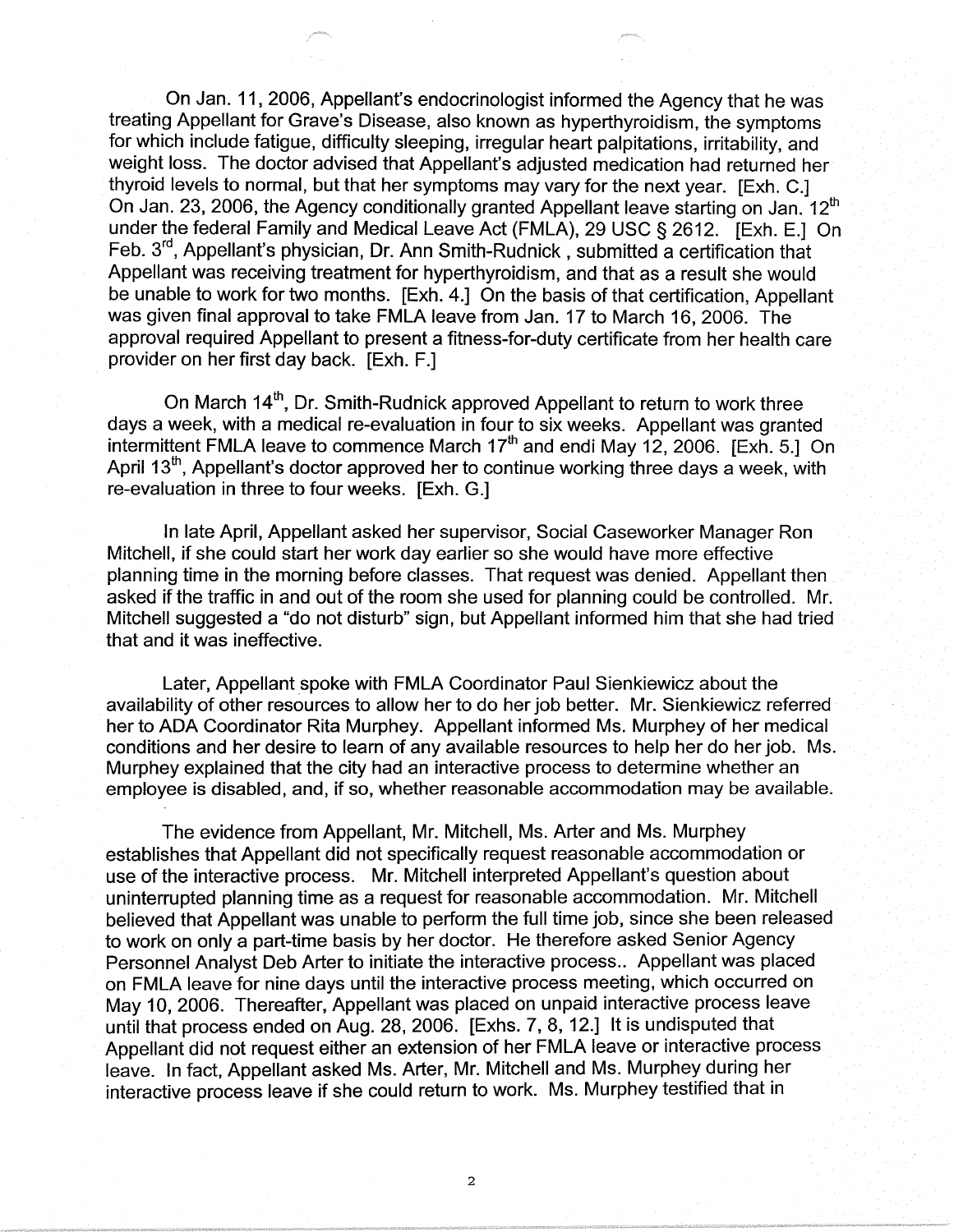practice an employee is placed on leave during the interactive process if a medical condition impacts the ability to work.

On May 5, 2006, in response to the Agency's request for information about Appellant's ability to work, Dr. Smith-Rudnick reported that Appellant's diagnoses include hyperthyroidism, adult ADHD and depression, which together affect her organizational and communication skills. "Major life activities of learning, communicating and interacting with others are affected by this." [Exh. 3-2.] "Would recommend part time work to adjust to above  $1 \rightarrow 2$  months?? Then can return to full time with restrictions." [Exh. 3-3.] When asked to specify what reasonable accommodations would enable Appellant to perform her job, the doctor mentioned communication within a structured setting, maintenance of the state-determined teacher/student ratio, and uninterrupted time to complete paperwork. [Exhs. 3, 6.]

On May 24, 2006, Ms. Murphey requested further clarification regarding Appellant's ability to work as a special education teacher. In response, Dr. Smith-Ruddick stated that Appellant has the mental acumen to create the structure for the teaching environment, and is capable of performing her job when the required teaching aides are consistently available in the classroom. The doctor stated that Appellant is substantially limited in the major life activity of working, but not in learning. No accommodation was said to be needed for teaching, but the doctor suggested four methods of enhancing working relationships with staff. Appellant was cleared to return to work full time by July 10, 2006 "with above accommodations." [Exh. M, p. 4.]

On July 18, 2006, Ms. Murphey asked for more details about the nature of the administrative support needed to allow Appellant to perform her duties. [Exh. 10.] The doctor replied by writing a letter explaining that Appellant needed the same paraprofessional support as any other teacher in that setting, and the same uninterrupted planning time as required in the public school system. Dr. Smith-Rudnick further explained the symptoms of ADHD and hyperthyroidism. "The combination of symptomatic Hyperthyroidism with ADHD could certainly have overwhelmed Ms. Crescente's coping ability. As her Hyperthyroidism is controlled and she learns additional coping methods, the magnification of her symptom complexes will dissipate. This is why Ms. Crescente was released to return to work part-time .... Hopefully Ms. Crescente would quickly transition to full-time work." [Exh. N.]

On Aug. 28, 2006, Ms. Murphey recapped the results of the interactive process in a letter to Appellant. Ms. Murphey repeated that Dr. Smith-Rudnick stated "you are substantially limited in the major life activity of working," and that Appellant was capable of performing the essential functions of her position. No other medical information was considered. Ms. Murphey concluded that Appellant was not disabled, and referred the matter back to the Agency. [Exh. O.]

3

On Aug. 29, 2006, the Agency sent Appellant official notification that it was considering disqualification from her position based upon the following facts: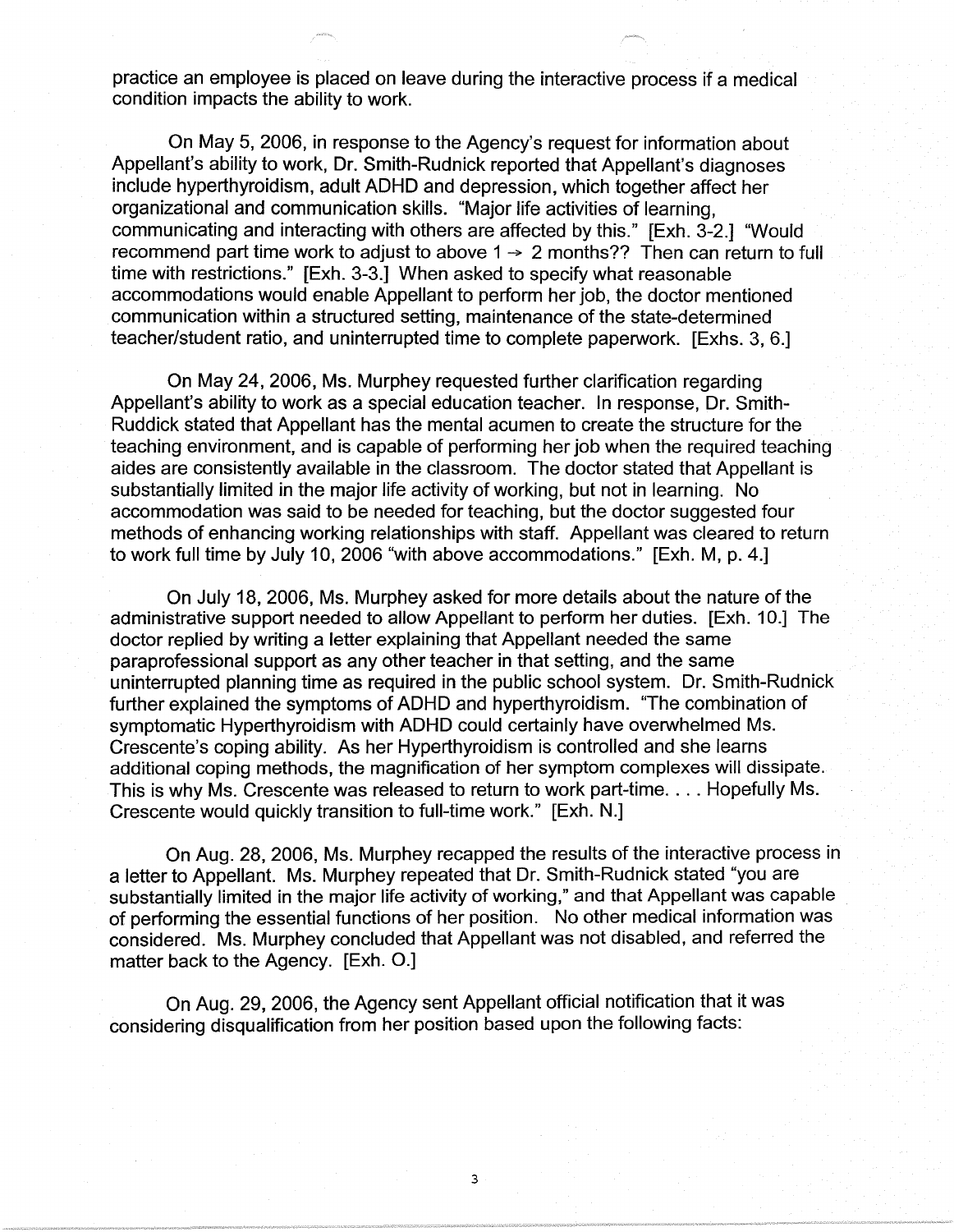As of May 4, 2006 you have exhausted your rights under Family Medical Lease, having used 12 weeks of Leave since January 17, 2006.

As of this date, you have not been released to return to work in full time capacity. . .. On August 28, 2006, Ms. Murphey informed you by letter that your doctor stated that you are not capable of performing the essentials (sic) functions of your job. Based on the information your doctor provided Ms. Murphey, she determined that you are unable to work in full time capacity and that her services are not indicated at this time. Ms. Murphey referred the matter back to Denver Human Service for resolution.

## [Exh. P.]

Appellant brought her doctor's Reasonable Accommodation Questionnaire to the pre-disqualification meeting, which stated that Appellant was physically capable of performing the essential functions of her position, and advised that Appellant could return to full time work after one to two months. [Exh. 3.] Appellant was disqualified by letter dated Sept. 14, 2006, which added that "it has not been determined that you are disabled within the meaning of the Americans with Disabilities Act." [Exh. 1.]

At hearing, Director of Family and Children's Division Allen Pollack testified that he was the decision-maker in this case. He stated that a disqualification action is a determination that Appellant would no longer be able to be employed at the Crisis Center. He based his decision to disqualify on three factors: 1) Appellant was absent from work for about seven months, 2) her supervisor reported that Appellant was having performance problems, and 3) Appellant requested reasonable accommodation in the form of an additional classroom aide, for which there was no funding. Mr. Pollack was aware that Appellant returned to work three days a week at some point, but believed that she was absent on some of her assigned days during that time. He was not aware that Appellant's absences from late April until her disqualification in September were caused by her involuntary placement on interactive process leave. He believed she was having some medical issues that prevented her from returning to work as they expected. Mr. Pollack conceded that he would not have needed to disqualify her if she had returned to work and improved her performance.

Ms. Arter testified that she was directed by Appellant's supervisor to write a performance action plan in Nov. 2005 and a written reprimand in Jan. 2006 based on Appellant's communication problems with her students. In the spring of 2006, Mr. Mitchell asked Ms. Arter to prepare a letter placing Appellant on interactive leave and commencing the interactive process based on Appellant's modified work schedule and the Center's need for a full-time teacher. The doctor's note requested that Appellant be allowed to work three days a week. [Exh. G.]

Ms. Arter confirmed that Appellant was placed on interactive leave because her doctor indicated she could not do the job full time, and it was a full time job. For the same reason, the Agency ultimately determined that Appellant could not perform the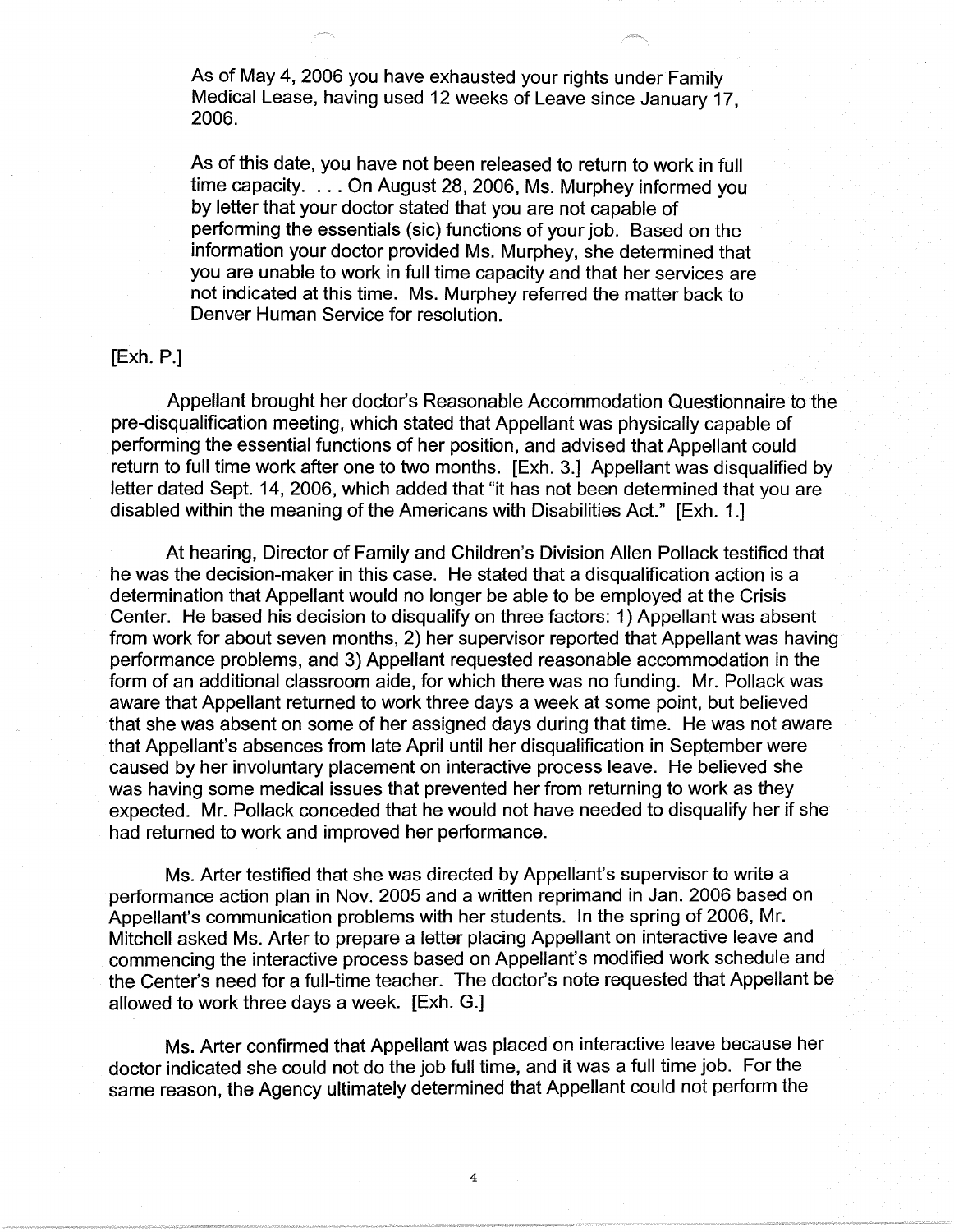job. Ms. Arter stated that generally the Agency does not require an employee to be on leave during the interactive process unless the medical information shows he or she cannot perform the job. Another employee, a cancer patient who requested reasonable accommodation in the form of modified work hours to attend doctors' appointments, was permitted to work full-time during the interactive process. That employee later withdrew the request after rescheduling the appointments outside of her work hours. In Ms. Arter's opinion, that situation was different from Appellant's because that employee was able to do her job.

Mr. Mitchell testified that he placed Appellant on an action plan for performance issues in Jan. 2006. Appellant was approved for FMLA leave from Jan. 17 to March 14, 2006. When she returned on a part-time basis in March, he began to receive staff complaints of performance issues similar to those identified in the action plan. At about the same time, he informed Human Resources of Appellant's request for less traffic in her planning room. Human Resources advised that Appellant should be placed on leave until the interactive process meeting. Mr. Mitchell stated that the FMLA coordinator also advised him to place Appellant on continuous leave because she was on a modified (part-time) schedule, and the facility needed the position to be full time.

Mr. Mitchell further testified that during the interactive process he provided Ms. Murphey with information about the nature of the position of special education teacher and Appellant's recent performance issues. After the process was concluded, he signed the letter drafted by Human Resources which notified Appellant that disqualification was being contemplated. He took that action because he believed Appellant was able to perform the essential functions of her job, but was not doing so consistently, as shown by her performance problems in March and April. Mr. Mitchell did not proceed with enforcement of the action plan because the interactive process "brought it to a stop." Mr. Mitchell believes that disqualification can be imposed if an employee is unable to perform the job for any reason. He recommended disqualification based on his observations that Appellant's performance problems were causing a chaotic and unsafe environment for the students. That led to his conclusion that Appellant was not able to do her job in accordance with the action plan. Mr. Mitchell did not base his recommendation on Ms. Murphey's letter summarizing the interactive process, which he does not recall seeing at the time of the predisqualification meeting.

Appellant testified that she was hired in 2004, and received a lot of compliments for her performance during her first year. In late 2005, she received complaints from coworkers about how she was coming across to them. After receiving a written reprimand on Jan. 2006, Appellant went to see her doctor, and it was discovered that her thyroid levels were elevated. Appellant attributed her physical weakness, anxiety, irritability with co-workers, and difficult in organizing her thoughts to a combination of her active Grave's disease and her ADHD. She applied for FMLA leave, which was ultimately approved. Her doctor recommended two months off the job to allow her medical condition to stabilize, then a transitional period of part-time work, with regular medical reviews.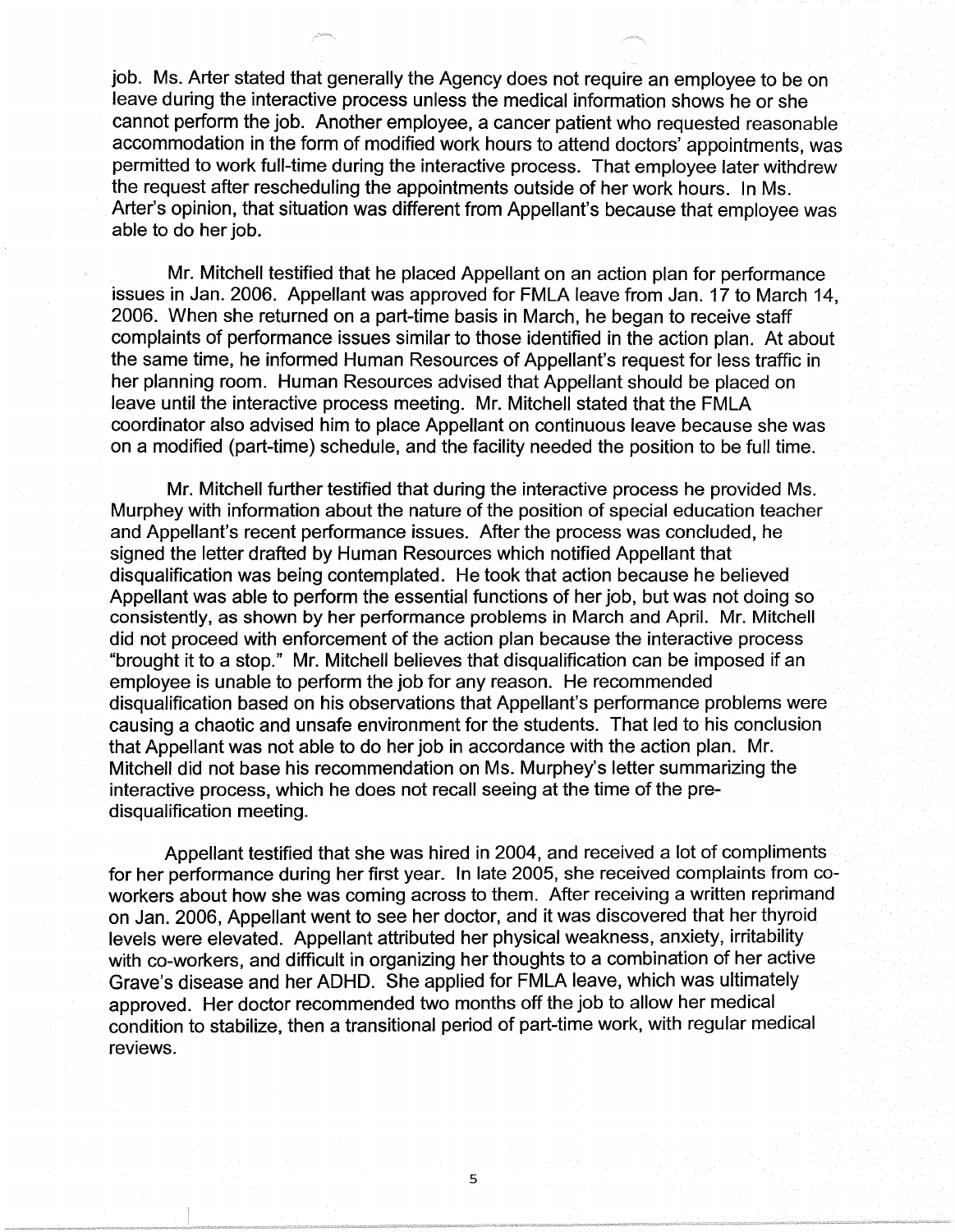When Appellant returned in March, she experienced some resistance from coworkers because of her part-time status. She reported what she believed was sabotage by two co-workers to her supervisor, and received no response. At the time, she thought her co-workers were exaggerating their complaints about her. Later, she realized her disorganization and fatigue were affecting her work and work relationships. Appellant was told during a staff meeting that some thought she was not doing her job, but she was not served with any disciplinary action.

During this modified work schedule, Appellant was still adjusting to the new medication, and learning about how her conditions affected her work and home life. As a part of that, she requested permission to combine her 45-minute morning and afternoon planning periods into one 90-minute period taken in the morning. That request was denied. Appellant then asked if her supervisor could limit access to her planning room so she could concentrate better. Mr. Mitchell told her that could be done only by putting a "do not disturb" sign up.

In her effort to develop strategies to perform her teaching duties, Appellant then asked FMLA coordinator Paul Sienkiewicz to suggest some other resources. He referred her to Ms. Murphey. Shortly thereafter, Appellant was placed on unpaid interactive process leave. After exhausting her other leave, she asked Mr. Mitchell and Ms. Arter if she could come back to work. The day after the interactive process was concluded, the disqualification process started, and Appellant was not notified about whether she could return to work.

Appellant testified that the six weeks of part-time work was not enough time for her to develop the strategies she needed to adjust to her medical conditions. Appellant believed she and her doctor were requesting only what should have already been in place on the teaching job, including the required teacher/student ratio in the classroom, and the same amount of planning time as is required by the state laws and regulations governing education. Appellant testified that shortly after the disqualification action, her doctor gave her a medical authorization to return to work full-time.

# **IV. ANALYSIS**

Jurisdiction of this direct appeal of Appellant's disqualification lies under CSR § 19- 1 0 A. 4. The Agency has the burden of proof to establish by a preponderance of the evidence that the disqualification complied with the Career Service Rules governing disqualifications. CSR§ 14-20 et. seq.; C.R.S. 13-25-127(1) (2006). See In re Cullen, CSA 165-04 (CSB 1/18/07).

"An employee shall be separated without fault, hereinafter called a disqualification, if a legal, physical, mental or emotional impairment or incapacity, occurring or discovered after appointment, prevents satisfactory performance of the essential functions of the position." CSR§ 14-41. "An employee shall be deemed to be disqualified if any of the following conditions occur: ... B. Physical or mental impairment or incapacity: When an employee becomes unable to perform the essential functions of the position because of mental or physical impairment or incapacity." CSR§ 14-22 B.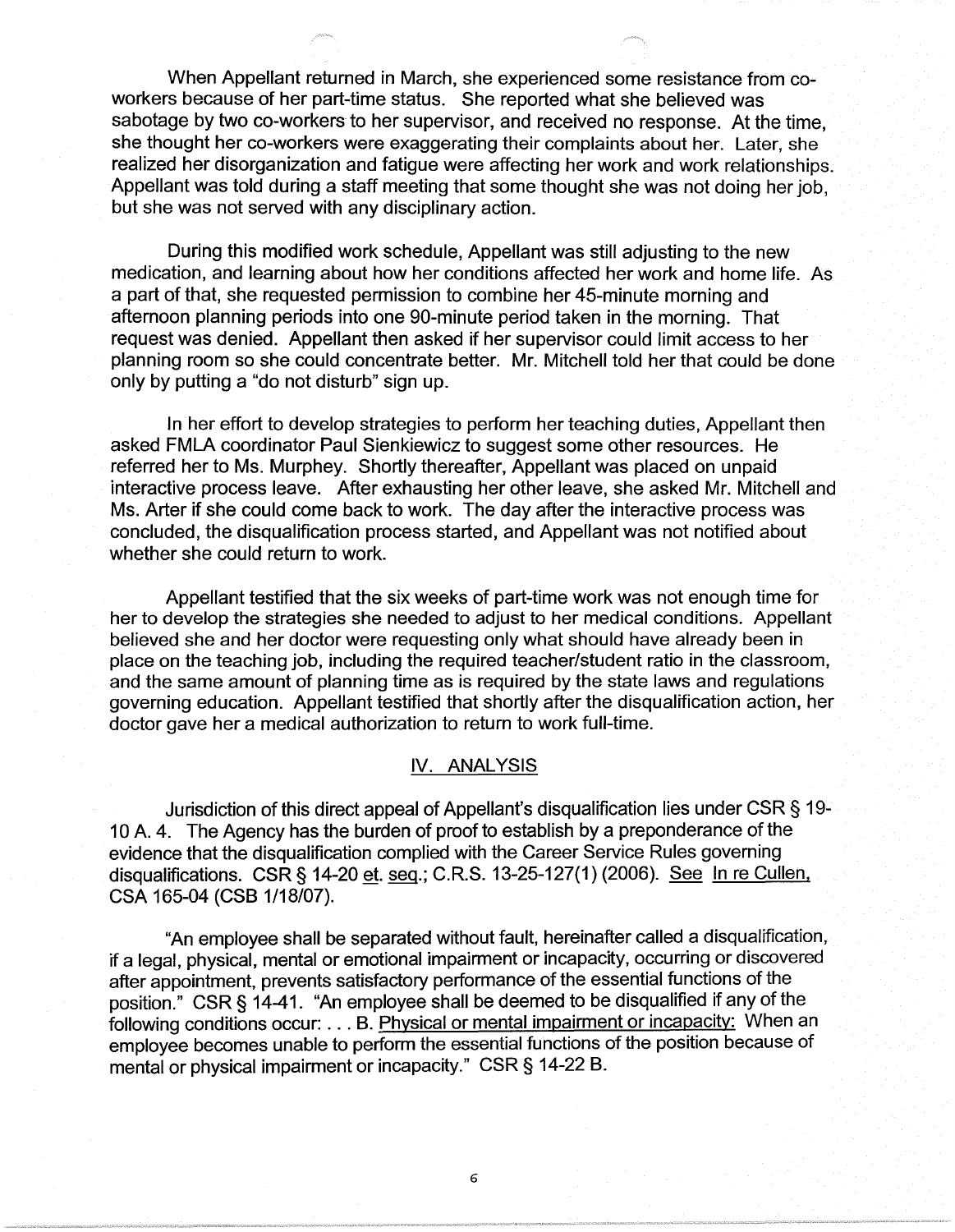A disqualification action must be supported by proof of the following elements: "1) the employee has a legal, physical or mental impairment, 2) the impairment occurred or was discovered after appointment, and 3) the impairment prevents the satisfactory performance of the essential functions of the position." In re Cullen, CSA 165-04, p. 3 (CSB 1/18/2007).

The Agency disqualified Appellant from her position based on its conclusions "that you are not capable of performing the [essential] functions of your job", and that Appellant was unable to work full time. [Exh. 13, p. 2.] The issue then is whether the Agency established that this constitutes proof of an impairment after appointment that prevents satisfactory performance of the essential functions of Appellant's position.

# A. Existence of an impairment

The disqualification rule uses the same definition of the word "impairment" as that used in the Americans with Disabilities Act (ADA). That rule "is clearly intended to comply with the ADA". In re Cullen, supra at 3. For this reason, we may look to cases interpreting the ADA for guidance in disqualification actions.

The Supreme Court has identified two sources of guidance when interpreting the ADA's definition of "disability", which requires proof of an impairment: regulations issued by the Department of Health, Education, and Welfare (HEW) implementing § 504 of the Rehabilitation Act of 1973, and the EEOC regulations interpreting the ADA. See Toyota Motor Mfg., Kentucky, Inc. v. Williams, 534 U.S. 184, 194-195 (2002).

The Career Service Board has determined that an impairment within the meaning of CSR § 14-21 is the same as the definition of impairment given in the Americans with Disabilities Act, as follows:

(h) Physical or mental impairment means:

(1) Any physiological disorder, or condition, cosmetic disfigurement, or anatomical loss affecting one or more of the following body systems: neurological, musculoskeletal, special sense organs, respiratory (including speech organs), cardiovascular, reproductive, digestive, genitor-urinary, hemic and lymphatic, skin, and endocrine; or

(2) Any mental or psychological disorder, such as mental retardation, organic brain syndrome, emotional or mental illness, and specific learning disabilities.

## 29 CFR 1630.2 (h)(1)(2); In re Cullen, supra at 3 -4.

The Agency submitted into evidence the reasonable accommodation questionnaire completed by Appellant's doctor, which stated that Appellant has been diagnosed with hyperthyroidism, ADHD and depression. The parties agree that Appellant suffered from these conditions at all times relevant to this appeal. All three have been recognized as impairments as that term is defined by the ADA. Harris v. H&W Contracting Co., 102 F.3d. 516, 519 - 520 (11<sup>th</sup> Cir. 1996) (hyperthyroidism is a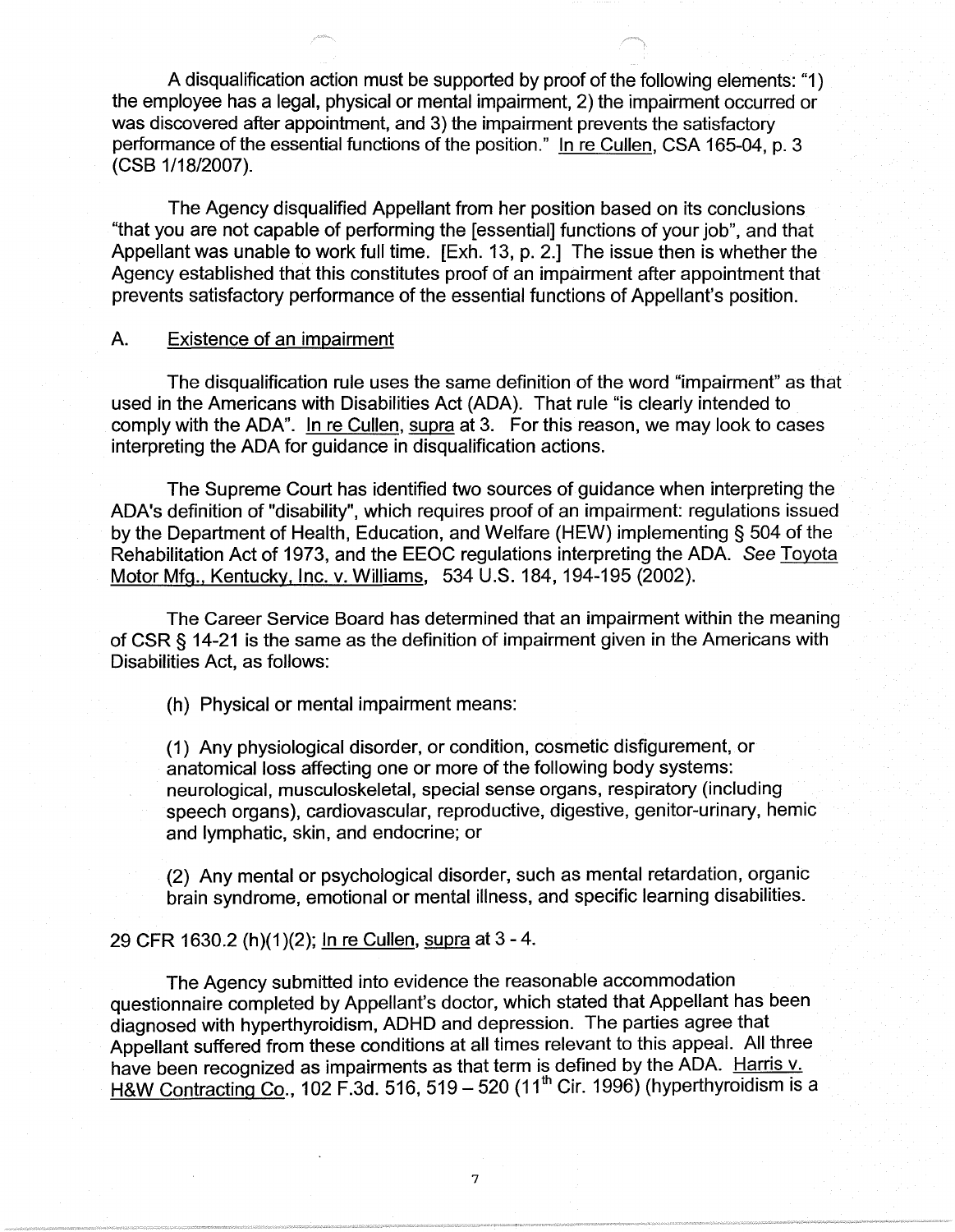disorder affecting the thyroid gland, an integral part of the endocrine system); Knapp v. City of Columbus, 192 Fed.Appx. 323 ( $6<sup>th</sup>$  Cir. 2006) (ADHD qualifies as a physical or mental impairment under 45 C.F.R. § 84.3(j)(2)(i)(A); Soileau v. Guilford of Maine, Inc., 928 F. Supp. 37 (D. Me. 1996), affirmed 105 F.3d 12 (1st Cir. 1997) (depression constitutes a mental impairment under the ADA). The Agency has therefore established the first element it was required to prove in the disqualification proceeding.

# B. Discovered after employment

The Agency produced evidence that it first discovered Appellant's diagnosis of hyperthyroidism when she requested FMLA leave in Jan. 2006 to obtain treatment from an endocrinologist, and learned of her ADHD and depression in April 2006 as a result of her doctor's submission of a reasonable accommodation questionnaire. Both of those events occurred after her hire date of July 2004. Thus, the Agency has proven the second necessary element for disqualification.

# C. Whether impairment prevented satisfactory performance of essential job functions

The third and last element needed to support a disqualification decision is that the impairment "would be expected to prevent performance of essential job functions in the future." In re Cullen, supra at 5. This requires proof of a causal connection between the impairment and an employee's inability to perform essential job functions.

## 1. Ability to perform essential job functions

In support of its decision, the Agency made two findings: 1) "On August 28, 2006, Ms. Murphey informed you by letter that your doctor stated that you are not capable of performing the [essential] functions of your job", and 2) "Based on the information your doctor provided Ms. Murphey, she determined that you are unable to work in [a] full time capacity." [Exh. 1-2.] On the contrary, the letter from the ADA coordinator accurately stated Dr. Smith-Rudnick had concluded that "you are capable of performing the essential functions of your Special Education Teacher position." [Exh. 12, emphasis added.] In addition, Ms. Murphey reported that Dr. Smith-Rudnick released Appellant "to work parttime transitioning to full-time work." [Exh. 12.] The Agency produced no other evidence, medical or otherwise, in support of the two findings supporting its disqualification decision. The only evidence supports the opposite conclusion: that Appellant was capable of performing the essential functions of her position, and that the recommendation for a short period of part-time work did not prevent her from performing her duties on the basis of her impairments.

The disqualification action was also based on several other incorrect assumptions of fact by Agency decision-makers. First in order of occurrence, Mr. Mitchell placed Appellant on interactive leave because Appellant's doctor had not returned her to work on a full-time basis. Mr. Mitchell assumed that unpaid interactive leave was appropriate because Appellant was working part time in a job that was funded as full time, and she was therefore unable to perform that job. The applicable rule states that leave may be used "if an employee is unable to perform his or her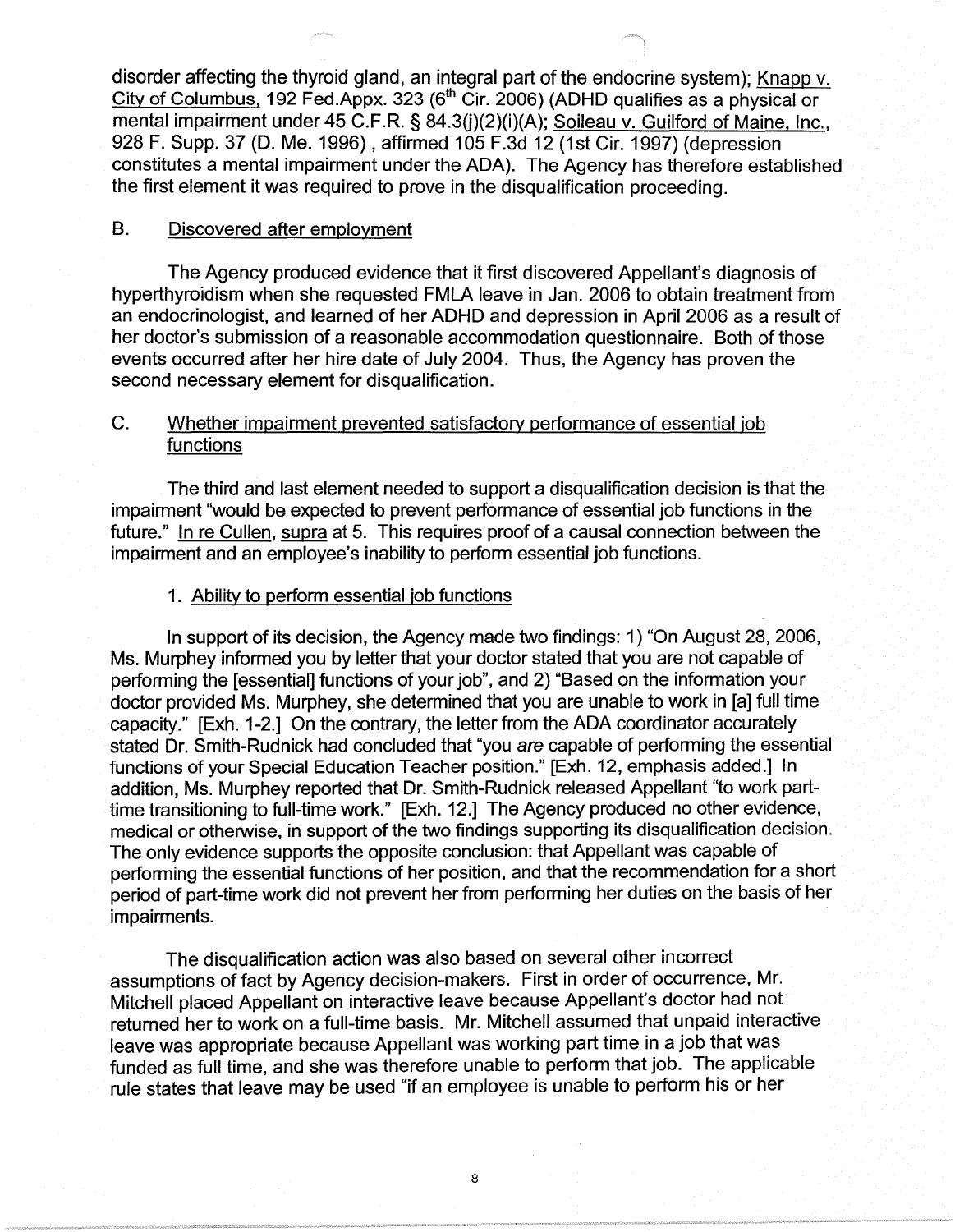existing job." CSR § 5-84 G. The Agency did not show that an inability to perform a job should be interpreted differently with regard to interactive process leave than it is defined in the disqualification rule, requiring that an impairment "prevents satisfactory performance of the essential functions of the position." CSR§ 14-21. The same phrase is used to define the existence of a disability under CSR § 15-84 D, which states that "[a] qualified individual with a disability is an individual with a disability who can perform the essential functions of the position he or she holds ... with or without accommodation." See also CSR § 5-84 F. 6. (safety and essential functions of a proposed reassignment must be identified in decision denying reassignment.)

The Agency's practice was to remove an employee from the workplace during the interactive process only if it was necessary from a medical or safety standpoint. Ms. Arter testified that the Agency allowed an employee undergoing cancer treatment to work full time during an interactive process begun to request time off to attend doctors' appointments. Similarly, Appellant's doctor requested that Appellant be allowed to work part-time. The Agency did not show that there is a basis for a distinction between time off for medical treatment and time off to allow an employee to adjust gradually to her medication and work demands. In either event, the employee is not working a full-time schedule. In their testimony, Ms. Murphey and Ms. Arter verified that the Agency considers an employee's medical condition as the focus in determining whether an employee should be placed on leave during the interactive process. Here, the Agency instead used Appellant's temporary part-time status as the determining factor. This construes CSR § 5-84 G. in a manner inconsistent with the rule on reasonable accommodation as well as the Agency's past practice.

As a result of being placed on involuntary interactive leave until the process was completed, Appellant was prevented from using the remainder of her FMLA leave, and was not given the opportunity to learn additional coping methods for the four months consumed by the interactive process. In addition, that four months of absence was used to support Mr. Pollack's erroneous assumption that Appellant was off due to medical reasons during that time, and his conclusion that she was therefore unable to perform the essential functions of her job. Absent this leave, Appellant could have continued on a part-time basis until the expiration of her FMLA intermittent leave, which ended May  $12^{th}$ . By that time, her doctor could have determined whether her full-time return to work was medically advisable. This chain of events illustrates the importance of the decision to place an employee on involuntary leave during the interactive process, as it may adversely affect the determinations made on the issues of disability, reasonable accommodation and disqualification.

In ending the interactive process, Ms. Murphey assumed that Dr. Smith-Rudnick restricted Appellant from teaching a class of 14 - 21 children "unless there are two teacher [aides] constantly available in the classroom." [Exh. O.] The only information stated in support of this conclusion was the medical reports from Dr. Smith-Rudnick, who stated only that Appellant should be given the same planning time as other teachers are given, and the same number of aides as other special education teachers. [Exh. N.] This misreading of the doctor's report was communicated to Mr. Pollack, who testified that he based his decision to disqualify in part on his belief that Appellant was requesting an additional aide in her classroom as an accommodation.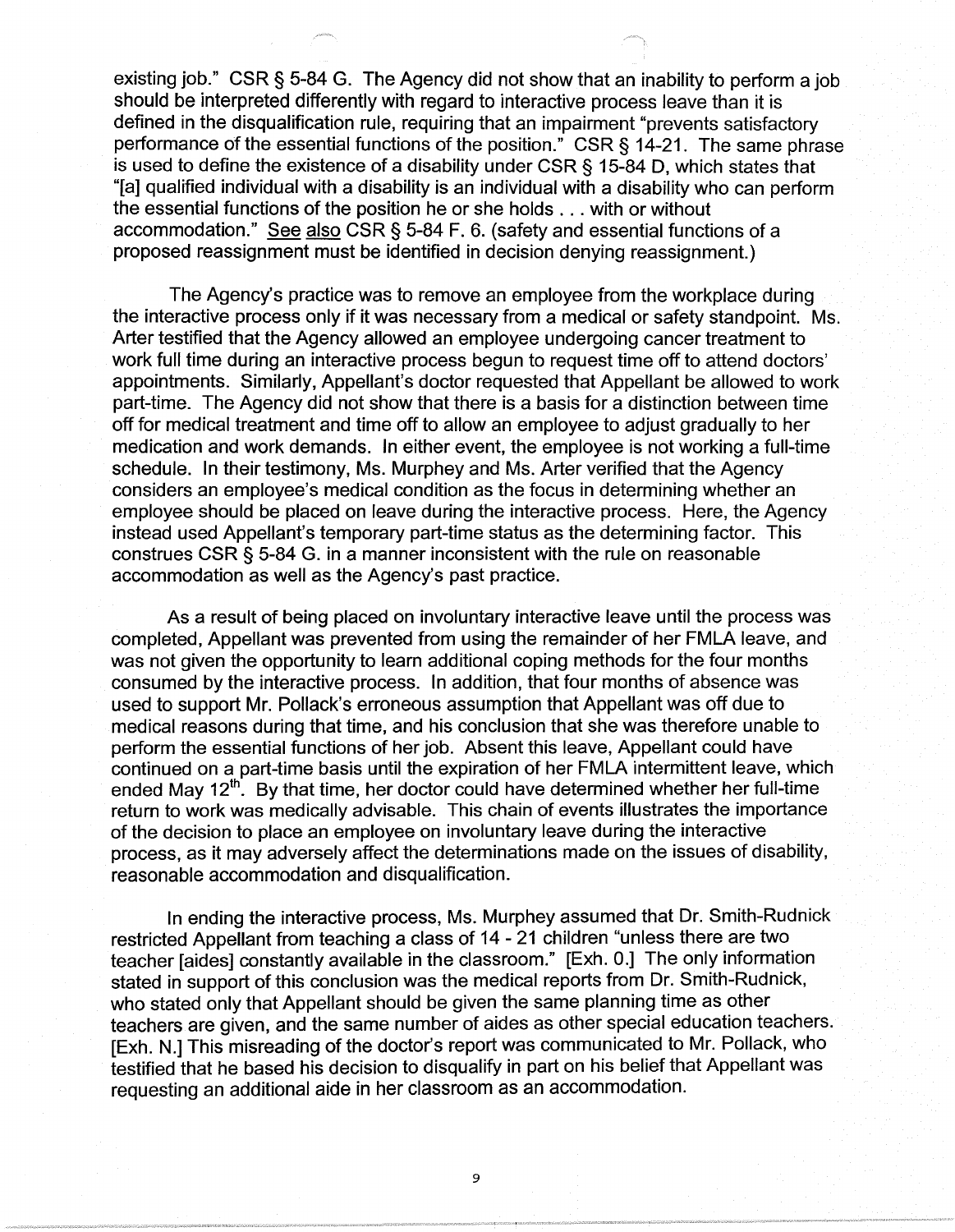Ms. Murphey also concluded that Appellant was not disabled, despite her findings that Appellant was substantially limited in the major life activity of working, and capable of performing the essential functions of her position. The Career Service Rules and the ADA share a definition of a disabled person that requires both of those findings: a physical or mental impairment that substantially limits a major life activity, and the ability to perform the essential functions of the position held. Therefore, the findings should have led to a determination that Appellant was disabled. In that event, the next step would have been for the parties to identify reasonable accommodations necessary to allow Appellant to perform her essential functions. CSR §5-84 E. 4. Here, disqualification proceedings were initiated as a result of the conclusion that Appellant was not disabled.

In support of the disqualification decision, Mr. Pollack made four assumptions that were not borne out by the evidence. He assumed Appellant was off work for medical reasons during the four-month interactive process, not, as it happened, because she was placed involuntarily on interactive process leave. Mr. Pollack also believed Appellant was sometimes absent in March and April when she was working part-time. Mr. Pollack concluded that Appellant's absences for the seven months from the beginning of her FMLA leave to her disqualification rendered her unable to hold the full-time job.

Mr. Pollack testified that he believed Appellant had used up all her FMLA leave. In fact, Appellant had taken 60 days from Jan. 17 to Mar. 16, and another 12 days while working three days a week from Mar. 17 to Apr. 27. Appellant was placed on FMLA leave for nine days until the interactive meeting. Therefore, Appellant was eligible to take another three days before exhausting the 84 days ( 12 workweeks) permitted by the FMLA. 29 U.S.C.S. § 2612(a).

Mr. Pollack based his decision in large part on reports from other employees that Appellant was experiencing performance problems when she was working part-time in April. He saw incident reports that indicated she was not following the behavior modification program for students, was not supporting fellow staff, and that her classroom was sometimes out of control. He concluded that "there was enough evidence about her performance, and its impact on the kids and on the staff, that [disqualification] was an easy decision to make." He testified that "very little [of the decision] was based on her medical conditions." He concluded that Appellant's performance problems could not be corrected because she was not at work. The Agency did not present any evidence that Appellant was made aware of these performance problems through disciplinary action. Even if Appellant failed to comply with standards of performance, that fact would not establish that an impairment prevented Appellant's performance of essential job functions in the future. The Agency must apply the rules, procedures and precedent developed under Rule 16 in enforcing its performance standards, and disqualification is not a substitute for discipline. See In re Cullen. supra. at 6.

Mr. Pollack also testified that his decision was based in part on Appellant's request for special accommodations in the form of an extra aide in her classroom, over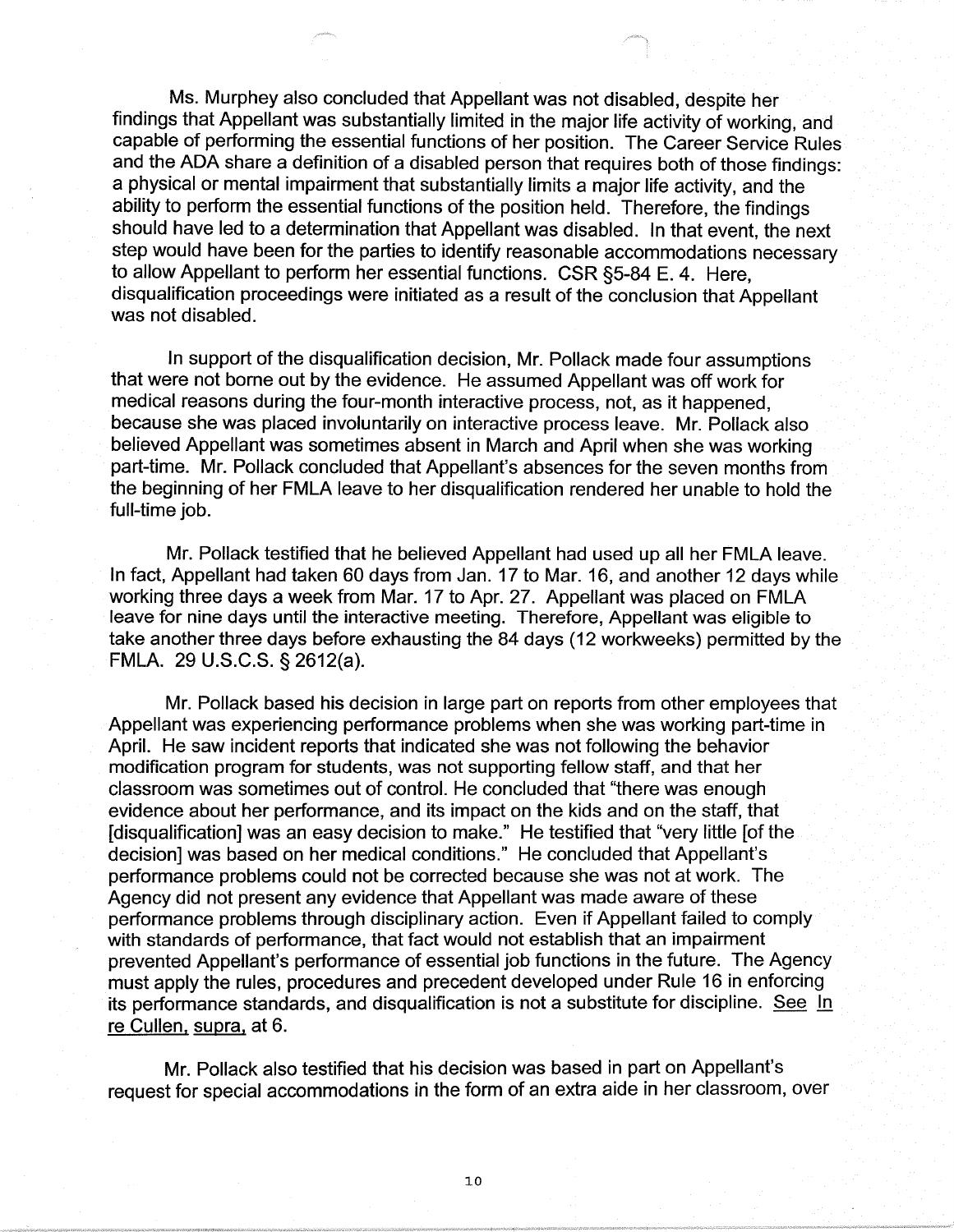and above their funded staffing level. After the ADA Coordinator determined that Appellant was not disabled, Mr. Pollack found that this accommodation was not required. A request for reasonable accommodation under the ADA and CSR§ 5-84 may not be used as a basis for disqualification.

The medical information about the anticipated date of Appellant's return to fulltime work varied over time. In March and April, Dr. Smith-Rudnick requested that Appellant be permitted to extend her FMLA leave by working three days a week for two months, with medical reviews from three to six weeks thereafter to review her progress. [Exh. G.] The doctor answered the reasonable accommodation questionnaire by explaining that the impairments were permanent, but that part-time work for one to two months was recommended to allow her to adjust. [Exh. H-3.] In late May, the doctor anticipated her return to full-time work by July 10th. [Exh. M-4.] The medical estimates of Appellant's anticipated return to full-time work were dependent on her condition as it changed with time and opportunities to adjust. In any event, the doctor's response to the reasonable accommodation questionnaire and its follow-up requests was a recommendation of a reasonable accommodation that could assist Appellant to perform her job if she was determined to be disabled, not a work restriction. More importantly, a restriction from working full time for a maximum of two months does not support a conclusion that Appellant would be unable to perform her essential job functions in the future, as required to prove the third element for disqualification.

#### 2. Causal connection between impairment and inability to perform

In addition, the Agency failed to demonstrate a causal link between Appellant's impairments and its conclusion that Appellant was unable to perform her job. The letter of disqualification did not allege that Appellant's impairments caused an inability to perform the essential functions of her job.

Mr. Pollack testified that he disqualified Appellant for two reasons: her attendance over the past seven months, and her performance problems. Mr. Pollack testified that, because Appellant was not at work, she could not perform the duties of her position. However, the evidence is clear that the reason Appellant was not at work for four out of the relevant seven months is that the Agency placed her on interactive leave, effectively preventing her from coming to work either full time or part time. The remaining three months of absence were approved by the Agency as FMLA leave, both full time and intermittent. Federal law protects employees from termination based on their approved use of FMLA leave for a serious health condition. 29 USCS § 2612; Bacheldor v. American West Airlines, Inc., 259 F.3d 1112, 1119 (9<sup>th</sup> Cir. 2001). There is no evidence that Appellant's impairments were the cause of her absences.

Mr. Pollack's second reason was that Appellant was still having performance problems on her return from FMLA leave. The only evidence on that subject was provided by Appellant's supervisor Mr. Mitchell, who stated that co-workers complained Appellant was not teaching as many classes as contained in the plan, and was not keeping students in her line of sight. The Agency presented no evidence that those performance problems were caused by any impairment, or that those problems prevented her from satisfactorily performing the essential functions of her position. Thus, the Agency failed to connect the